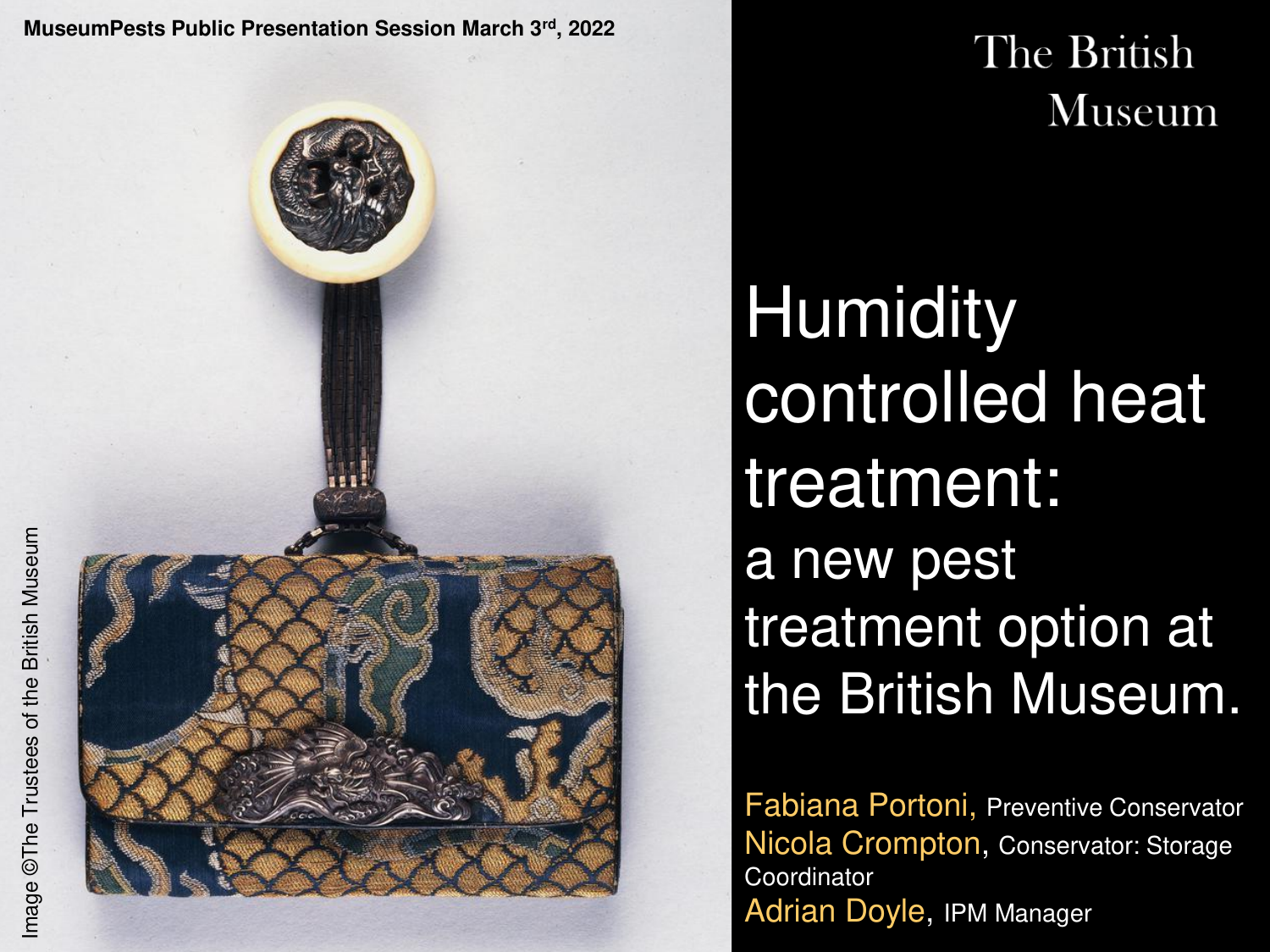### Current Pest Mitigation Options

| <b>Pest treatment</b>                           | <b>Average time</b> | <b>Availability at</b><br>the museum |                        |
|-------------------------------------------------|---------------------|--------------------------------------|------------------------|
| Low temperature<br>treatment                    | 1 week              | Currently<br>available               |                        |
| Low oxygen<br>treatment<br>(anoxia/hypoxia)     | 4 weeks             | <b>Currently not</b><br>available    |                        |
| <b>Humidity</b><br>controlled heat<br>treatment | 24 hours            | Currently<br>available               |                        |
|                                                 |                     |                                      | Not a pest             |
| <b>Pest Monitoring</b><br>method                | Average time        | Availability at the<br>museum        | treatment,<br>does not |
| <b>Isolation</b><br>(Quarantine)                | Up to 12 months     | Currently<br>available               | eradicate<br>pests!    |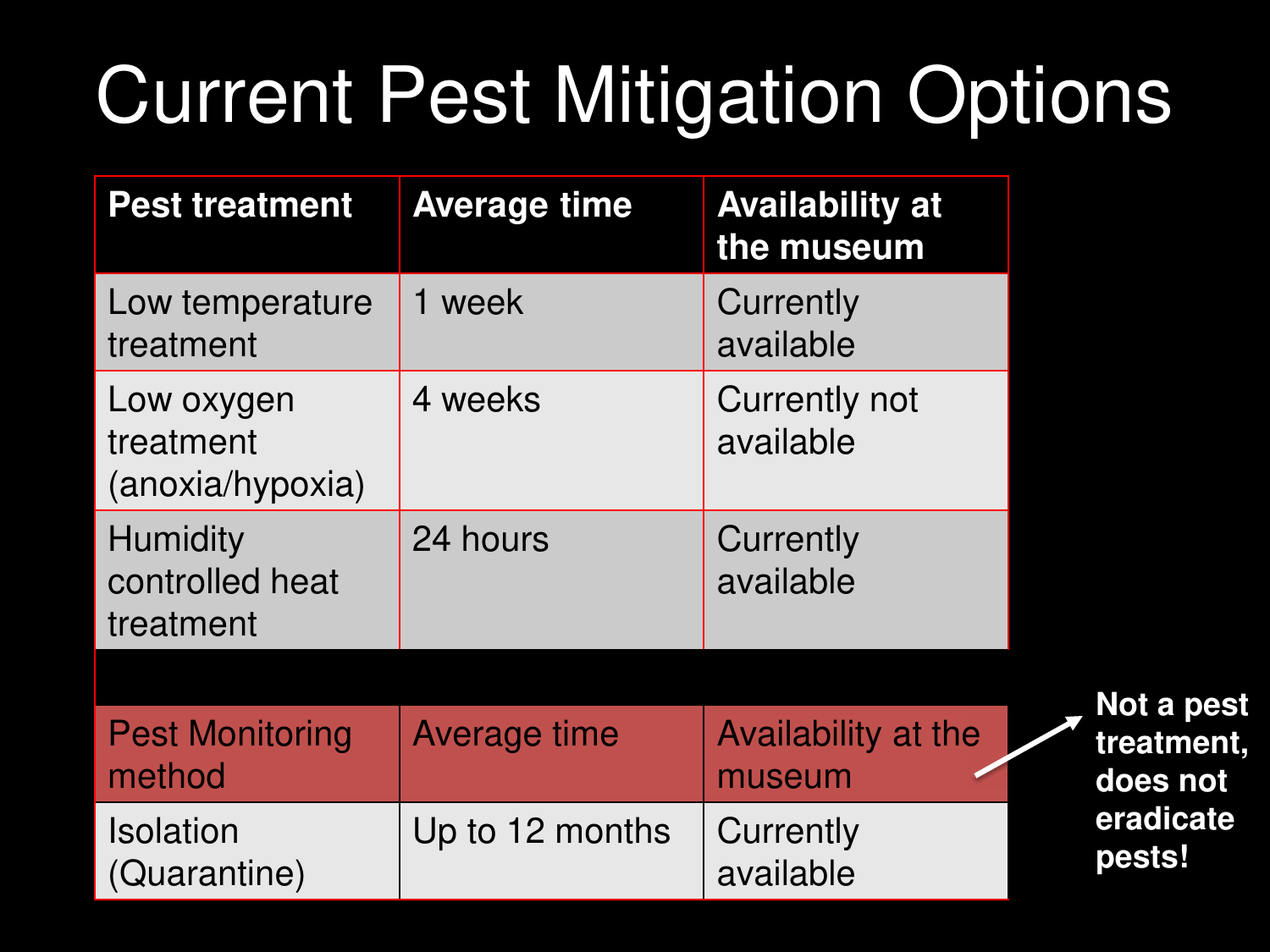# Background

- Thermo Lignum**®**  warm air method
- **Integrated** Contamination Management (ICM**® )** warm air treatment



Image from Thermo Lignum **®** website https://www.thermolignum.com/



Image from Integrated Pest Management to Integrated Contamination Management (ICM®) website https://www.icm.works/en/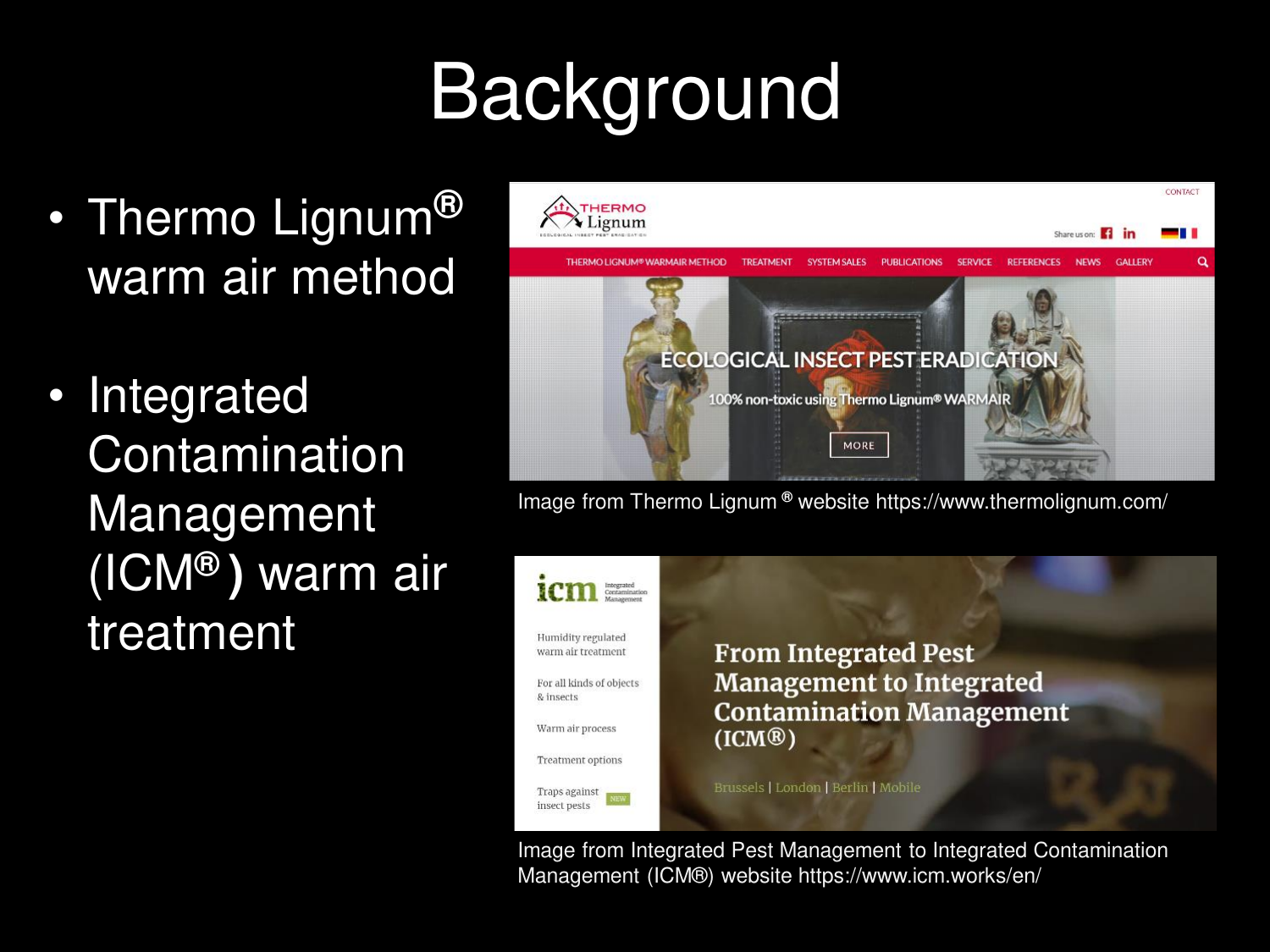

### Moisture controlled heat treatment

- Exposure at 55°C for 90 minutes will eradicate all stages of the insect life cycle.
- Relative Humidity can be controlled to a set range.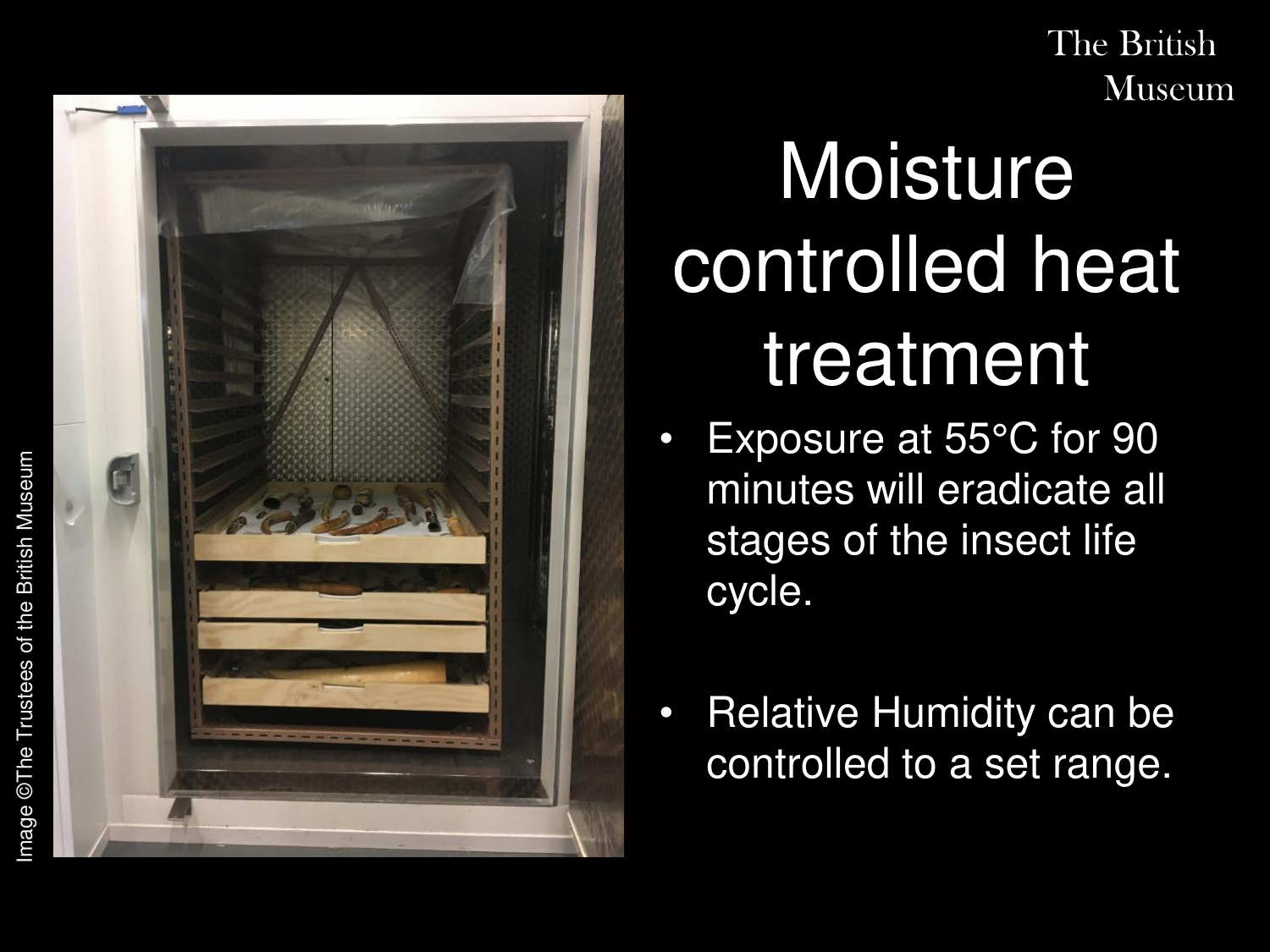

### Moisture controlled heat treatment cycle

Images ©The Trustees of the British Museum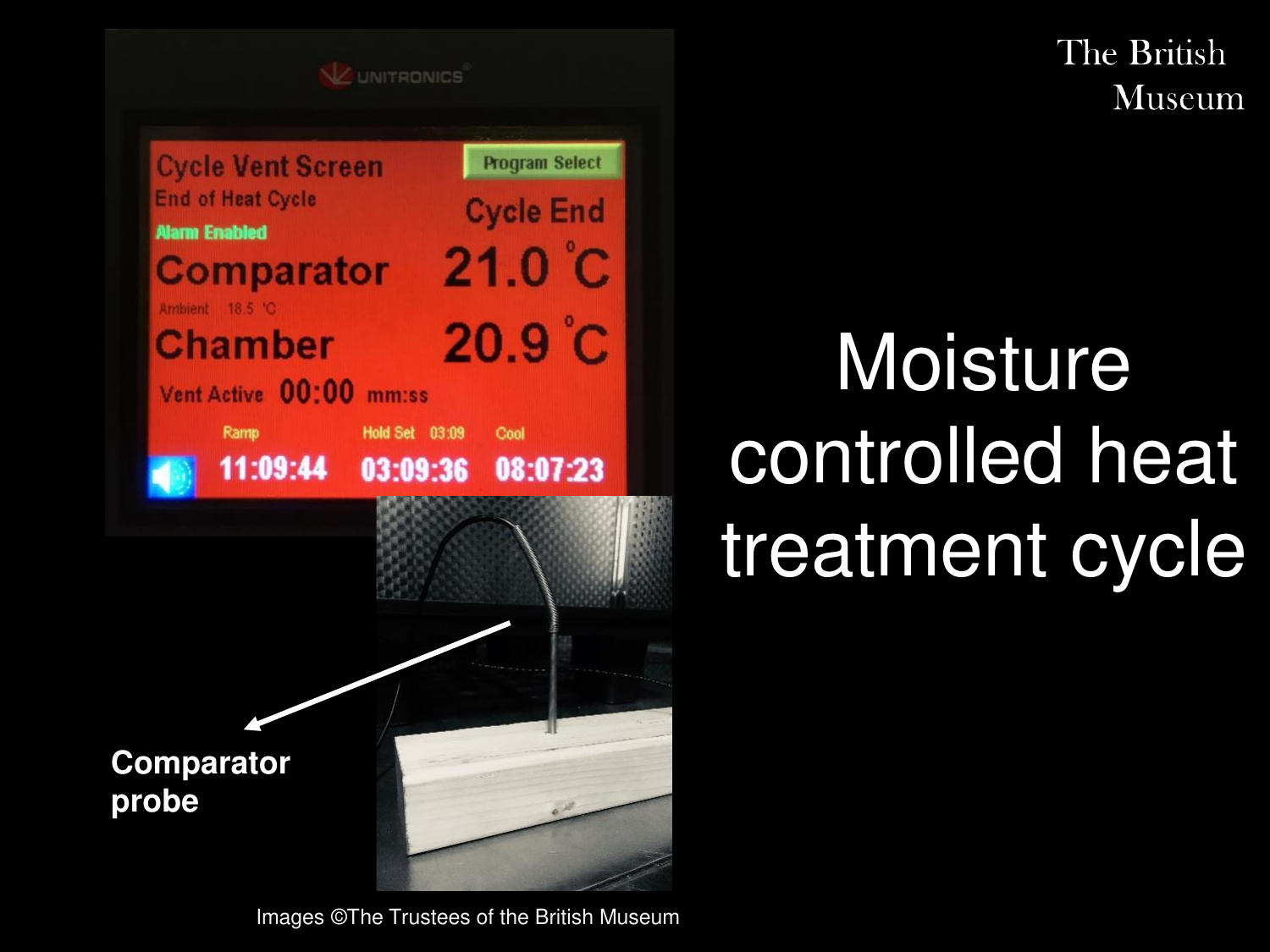

#### Image ©The Trustees of the British Museum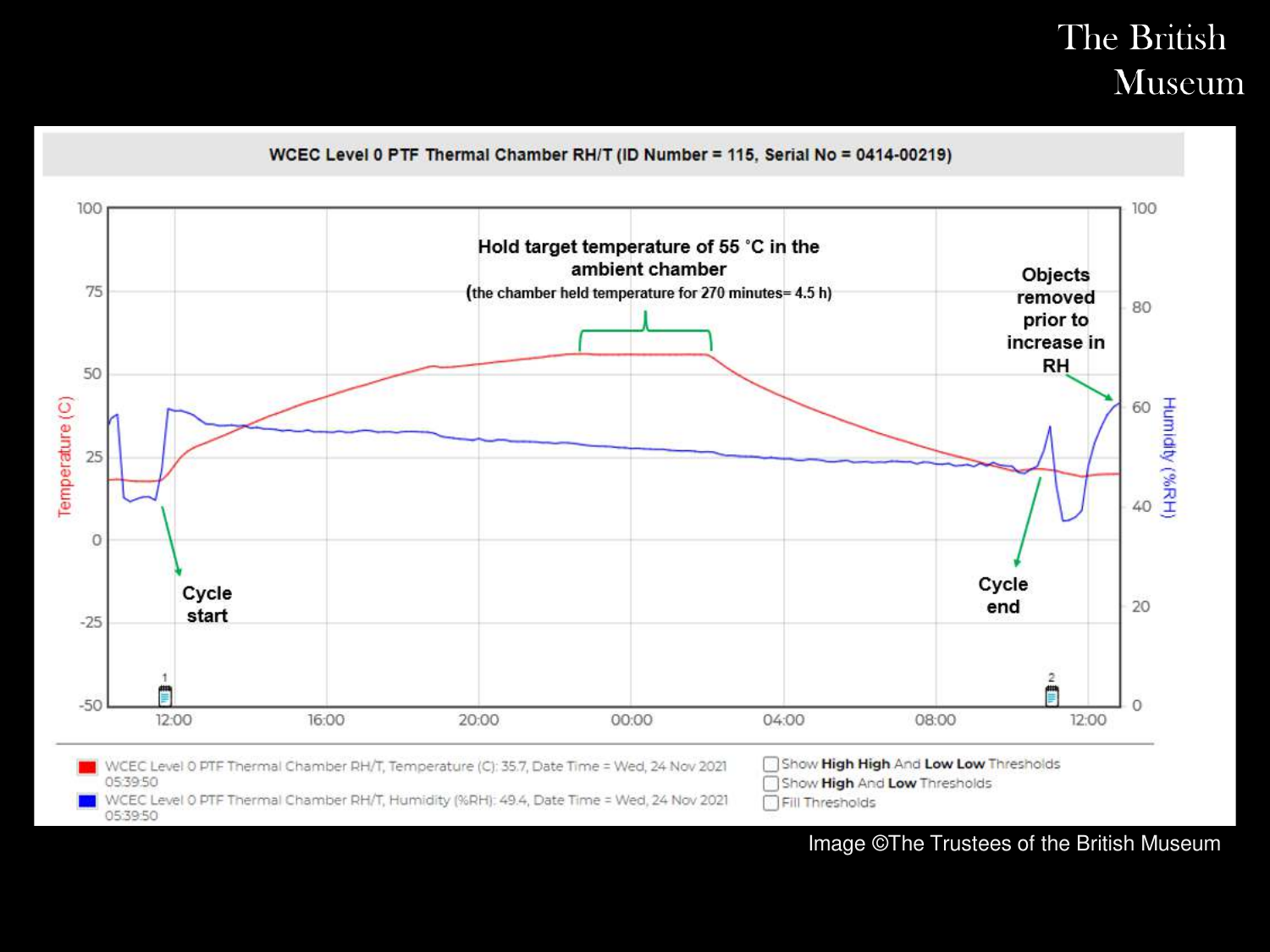### The British Museum What is suitable to be treated with heat treatment?

Most materials that are suitable to be frozen. Has been successfully used on:

- **Paintings**
- **Ivory**
- Bone inlay (without adhesive)
- Contemporary pieces
- 



Waterlogged wood Kaizawa Toru sculpture- made from waterlogged wood, Japanese **Gallery**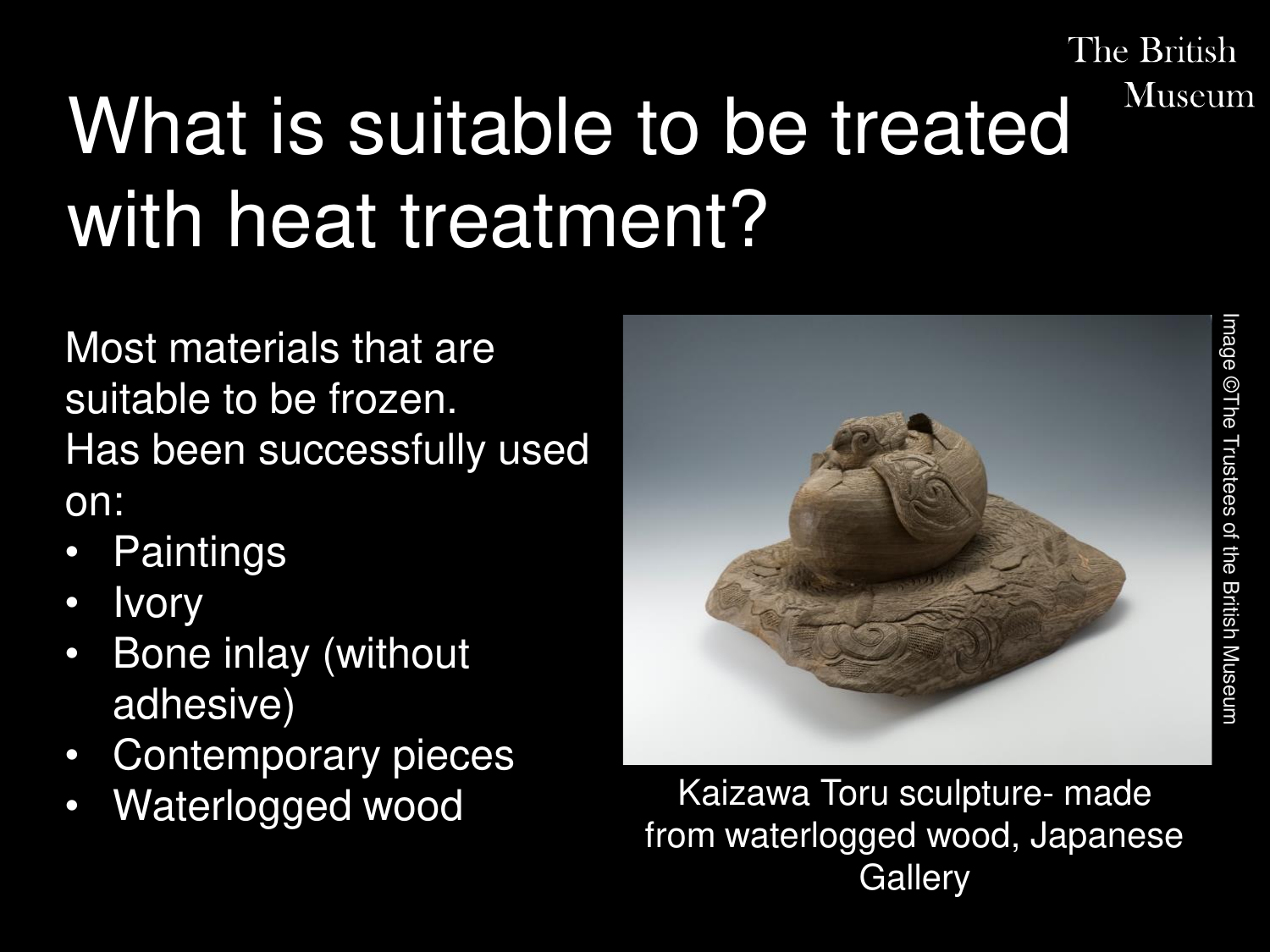### Humidity controlled heat The British Museum treatment tests







### Handling collection objects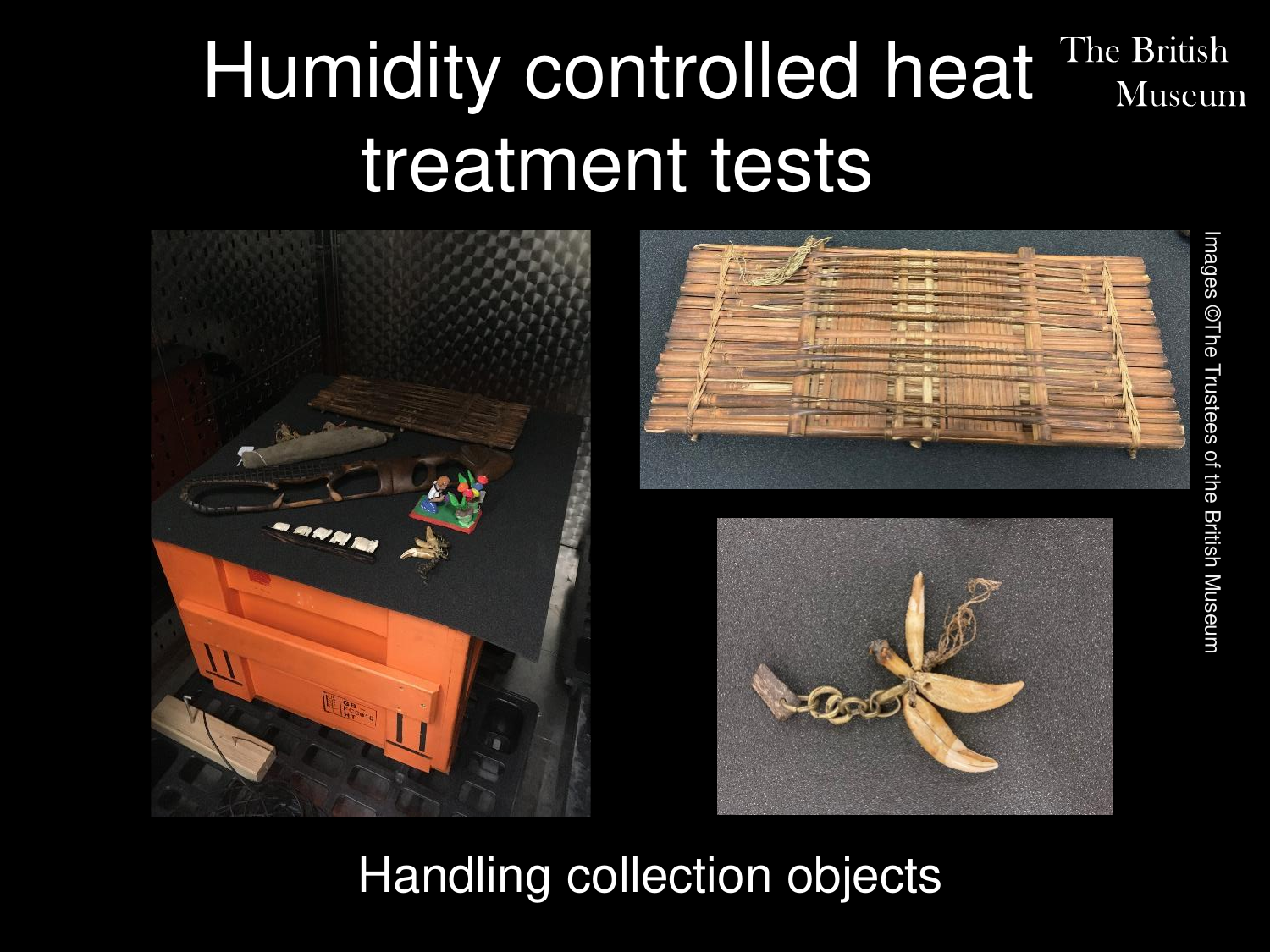## **Humidity** controlled heat treatment pilot cycles



Images ©The Trustees of the British Museum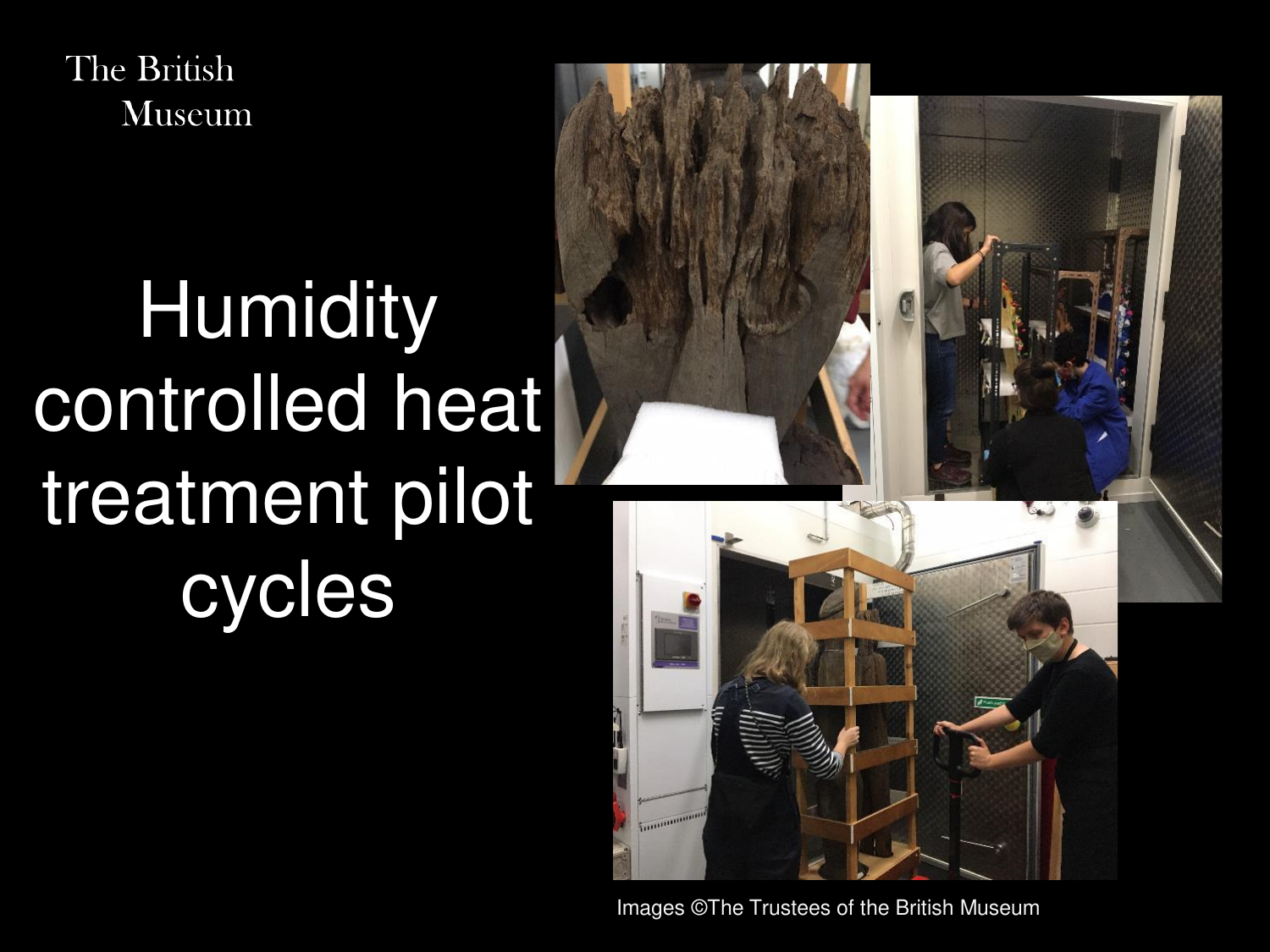### Treatment of materials as part of a collection move project





The British **Museum** 

Images ©The Trustees of the British Museum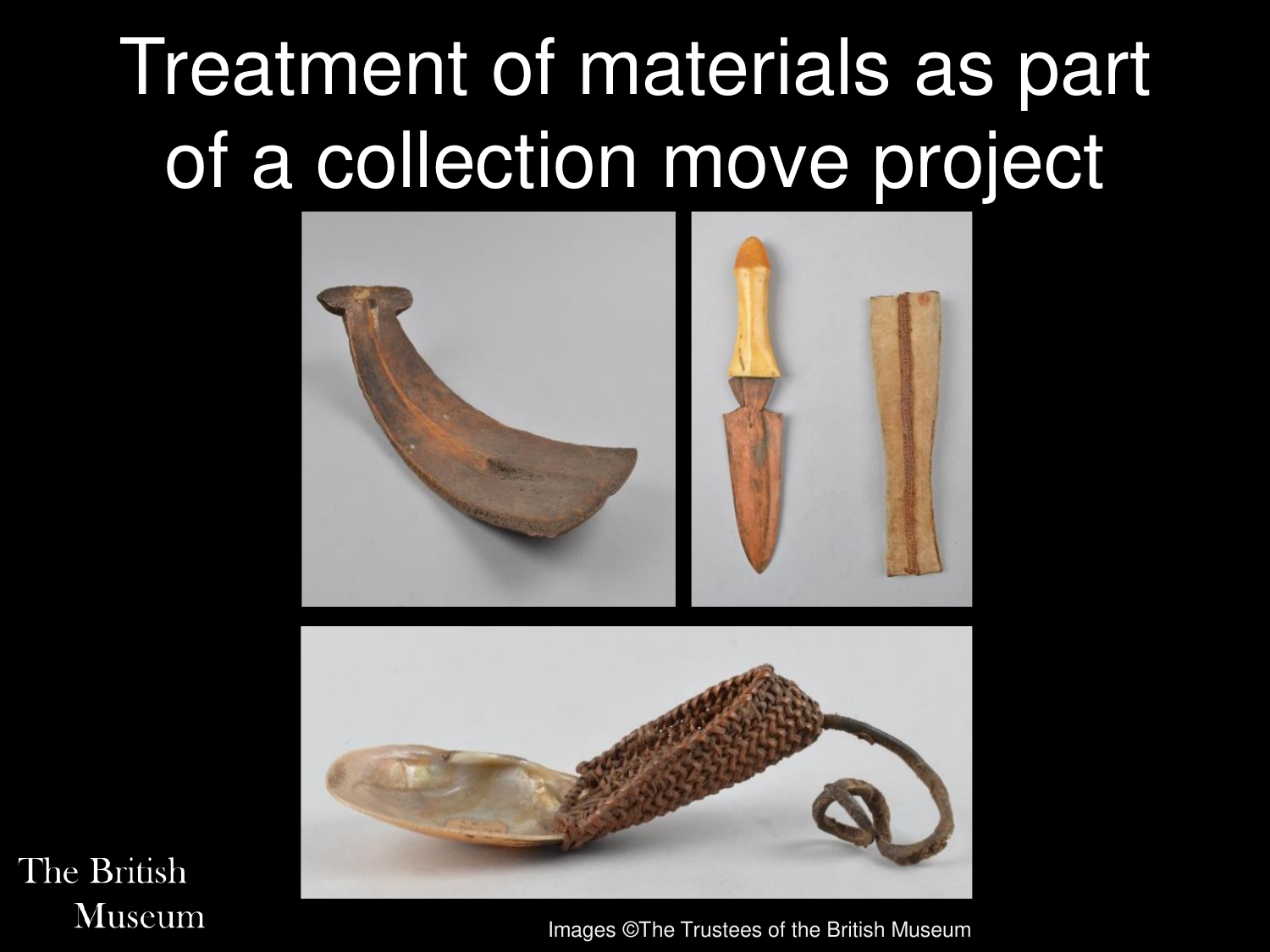#### Object LayoutThe British Museum



Images ©The Trustees of the British Museum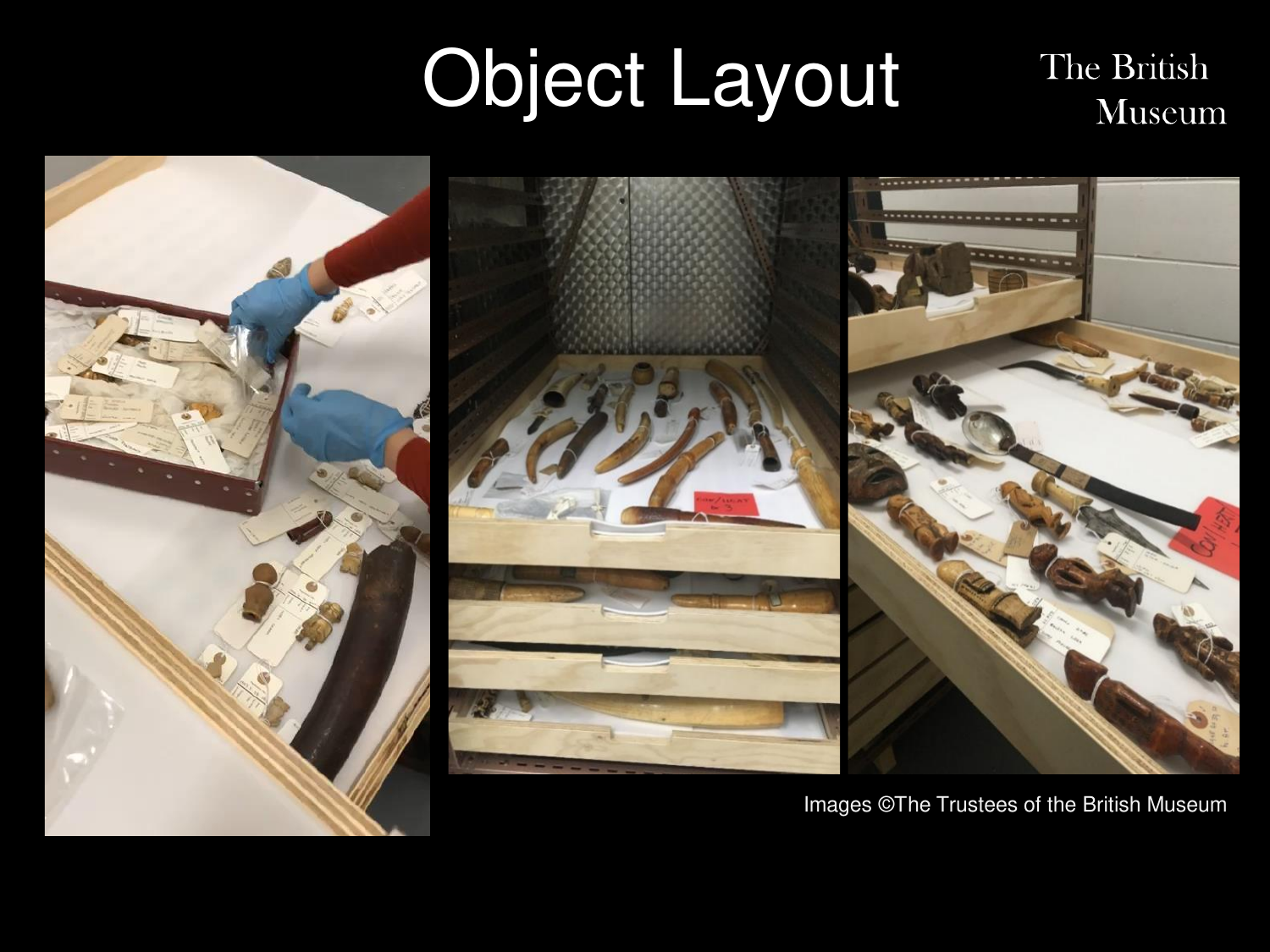# Acknowledgements

The British

**Museum** 

WCEC Move Team past and present Frøya Crabtree, Keith Lyons, Edward Welch, Thomas Heal

Alice Facer, Tatiana Marasco Euan Shearer Ian Fahy Julie Hudson, Ana Carreira Galban, Florence Sutton, Stewart Watson Ian Taylor